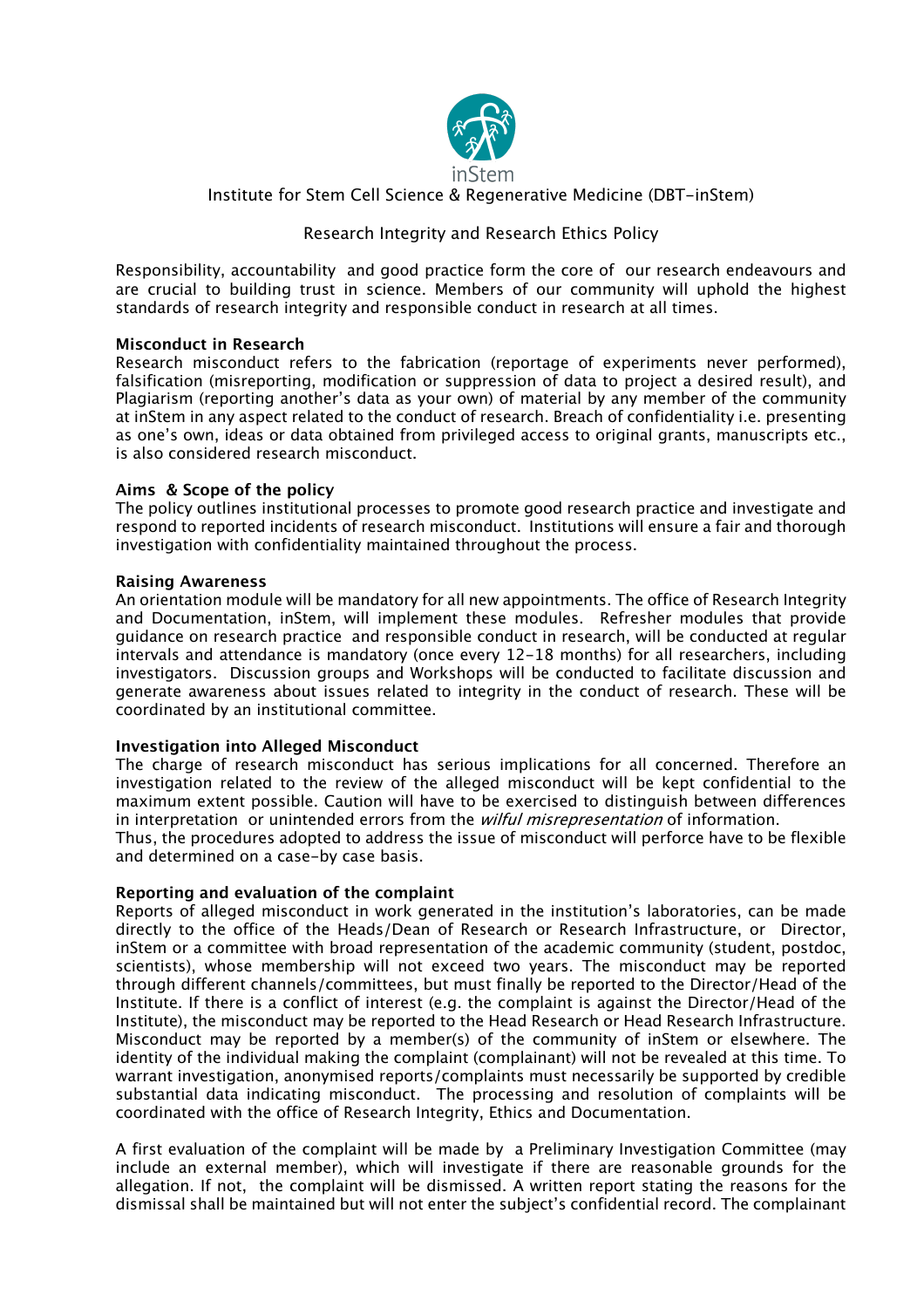will also be notified of the basis of the dismissal. The Preliminary Investigation Committee's proceedings are confidential.

## **Investigating a credible complaint**

If the preliminary evaluation indicates that the allegation of misconduct warrants a full investigation, the following processes will be initiated with appropriate documentation of procedures:

- All data, past academic records, lab [e]notebooks, emails on the matter under investigation will be sequestered by the institution
- The person against whom the complaint is being made (subject), will be informed of the allegations.
- Head Research in consultation with the Director will appoint a committee to conduct a full investigation into the allegation of misconduct.
- Committee composition
	- I. The chairperson will be an external member (who is not affiliated with the institution/campus) but, may be a member of the Scientific Advisory Board.
	- II. Two domain experts appointed in consultation with the Chair,
	- III. One member of the institution faculty
	- IV. One Peer Representative each of the subject and complainant who will serve as observers and will be considered invitees.

The committee will be invested with complete confidentiality and will not be permitted to interact with the press. The committee is expected to function with full cognizance of the rights of the subject and the complainant.

The investigation will assess:

- the accuracy of the charge of misconduct
- the extent and nature of the alleged misconduct,
- the relevance of any other material or information revealed in the course of the investigation into the alleged instance of misconduct.
- The role of the laboratory head and work environment in contributing to the misconduct.

In the course of the investigation the committee will be given access to grants, reports, primary data, electronic records, manuscripts and any other material requested and that may be considered relevant to the inquiry. The committee will have access to laboratory premises and permitted interviews with laboratory personnel, the complainant and the subject. The committee may meet with other colleagues of the subject and complainant, with prior consultation with the Heads of Research and the Director. The committee is expected to complete its investigation at the earliest, and not exceeding a period of sixty (60) days.

## **Outcome of the Investigation**

A 2/3rds majority decision is required to establish misconduct. The decision will be communicated in a signed report to Head of Research and Director, for further action. The time frame may change during the course of the investigation but may not exceed a period of 60 days. The committee may also recommend that the scope of the investigation needs to be expanded beyond the original allegation. This will be examined by the Head Research and Director.

The Director and Head Research will discuss the report with the subject and the laboratory head. If research misconduct is established, appropriate action – decided by Institute leadership or the Governing Body, should the Director be the subject of the complaint- will follow and be reported to the investigation committee. The subject of the complaint will be notified in writing of the decision, which will enter the subject's confidential record. The outcome of the committee's investigation will remain confidential.

## **Safeguard against malafide intention**

Every effort will be made to safeguard the interests of the complainant. However, if it is established that the charges were motivated by malice, the institute will formulate an appropriate course of action against the individual(s) concerned.